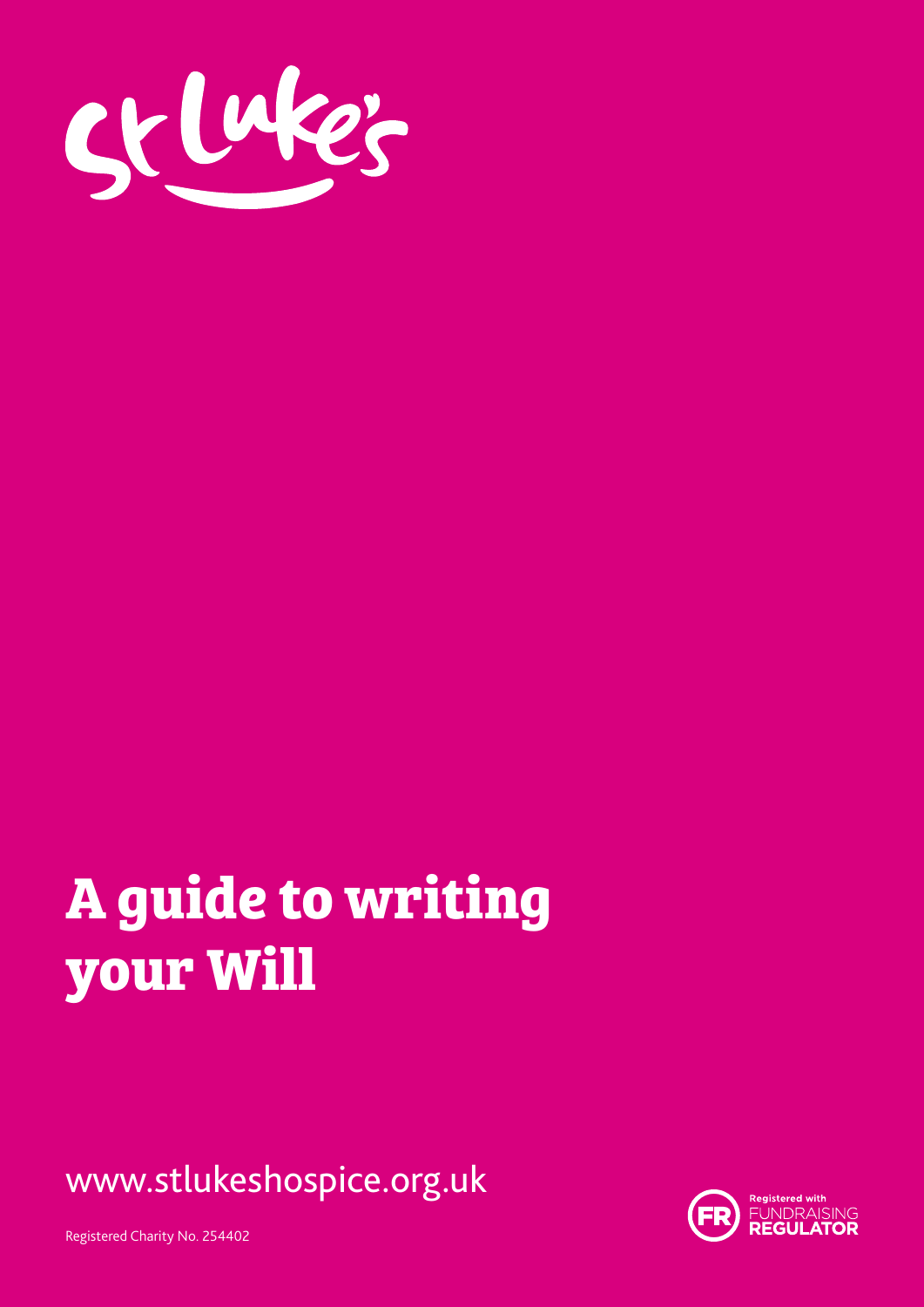# A guide to writing your Will

Now you've made the decision to write your Will, you might be unsure where to get started or what you might need to discuss with a solicitor. Below we have outlined the useful things you will need to think about prior to meeting your chosen solicitor, to ensure you are prepared to answer any of the questions they may have regarding your Will.

We have also included a Glossary as a guide. This is only intended as a guide and your solicitor will be able to advise you formally to ensure that the wording of your Will is clear and meets the necessary legal requirements.

# Things to do before you visit your solicitor

## Work out the approximate value of your estate

To write your Will you should work out the value of your main assets and then deduct any money you might owe which would then leave you with the value of the estate.

Here are some examples of main assets to consider:

- Your home, a second property or land
- Car/motorhome
- Personal possessions of a notable value (e.g. jewellery, art, collectables etc.)
- Money in banks and/or building societies
- Shares, investments, premium bonds etc
- Life insurance policies, Pension policies
- Other high value items not listed above

Here are some examples of money you may owe to consider:

- Mortgage
- Other loans
- Overdrafts/credit cards
- Other items not listed above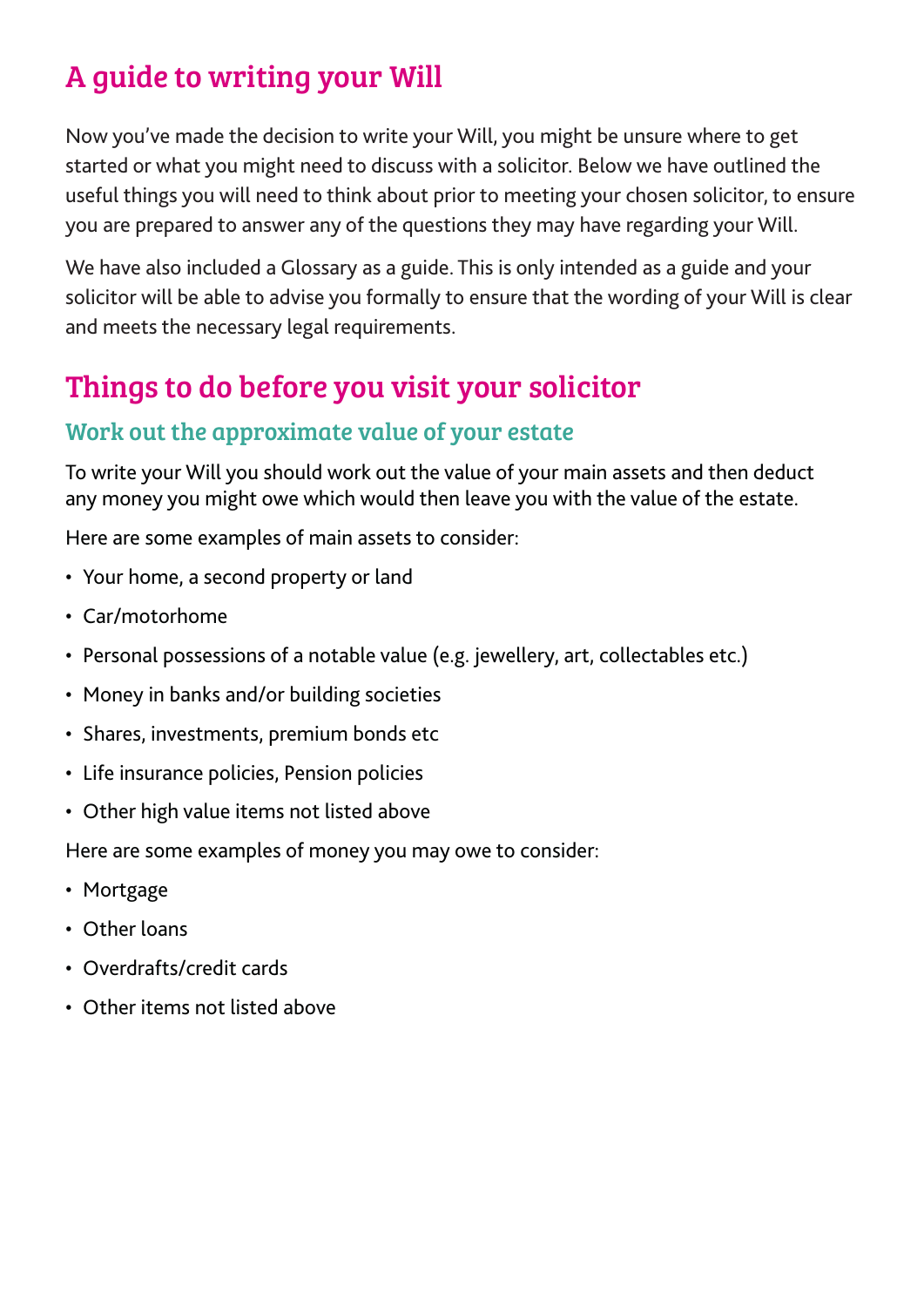#### Naming the executors of your Will

This is the person(s) who will deal with your estate and ensure your wishes are met; it could be family, friends or your solicitor. It is always advisable to ask the person first and to always have an alternative person listed in case when the time comes your first choice is unable to deal with matters. You will need their full name and their full address. An executor of your Will can also be the beneficiary and you can nominate more than one person to be your executor.

### Taking care of dependent children

This may be a difficult subject to discuss, but it is important to consider who you may want to be the guardian(s) of your children if anything was to happen to you and/or other people who have parental responsibility. Please make sure you have spoken to the person(s) you nominate to make sure that they are happy to be a guardian. You will also need to provide the solicitor with the child(rens) full names and dates of birth as well as the full name and address of the nominated guardian(s).

## Deciding what gifts to leave and to whom

Before meeting your solicitor it is a good idea to create a list of people who should receive any specific items or cash gifts from your estate. You can choose to leave gifts of either a set sum of money or a share of your estate to family, friends and charities. There are some things to remember whilst thinking about this part of your Will:

- You must include at least one person or charity to receive the balance of your estate once all other gifts have been settled
- If leaving an item or cash gift to a child (under the age of 18), it is important to think about the age at which you wish them to inherit it. This is usually 18, 21 or 25 years old but can vary for each person
- The total percentage of all beneficiaries shares must add up to 100%
- It is always a good idea to think about what should happen to any gift in the circumstance that the intended recipient not be alive or if a charity has closed
- You will need the full name, address and the item (description and location) or sum of the gift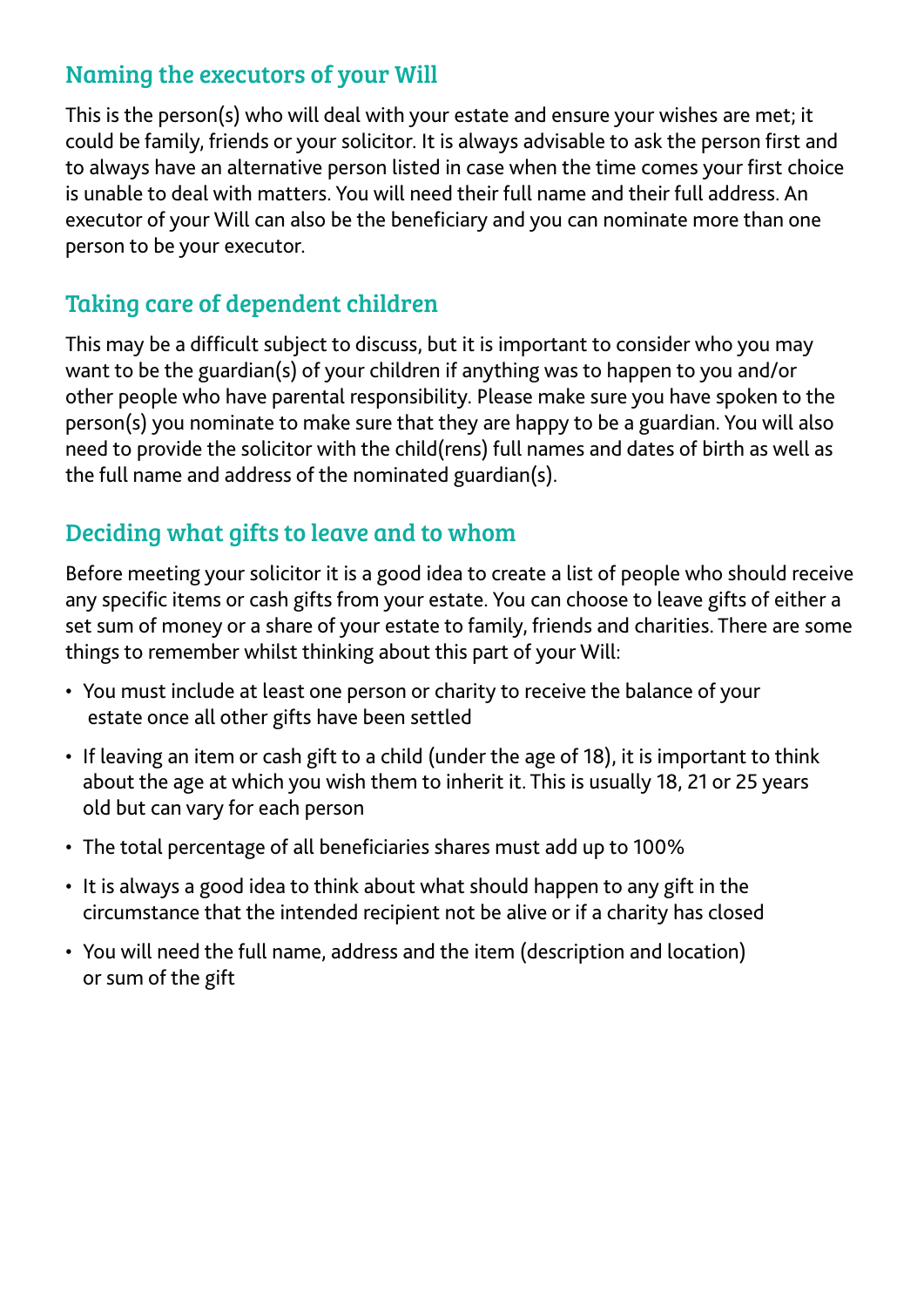### Gifts to charities

Leaving a gift to a charity in your Will can help to reduce the amount of inheritance tax that your estate may have to pay. If your estate is over £325,000 you may have to pay inheritance tax at a rate of 40%.

For example:

Your estate is worth £500,000 and your tax-free threshold is £325,000. The Inheritance Tax charged will be 40% of £175,000 (£500,000 minus £325,000)

The estate can pay Inheritance Tax at a reduced rate of 36% on some assets if you leave 10% or more of the 'net value' to charity in your Will.

*(Correct as of September 2019. Source gov.uk)*

## Leaving a gift in your Will to St Luke's

Remembering St Luke's with a gift in your Will is a lovely way of helping us to be there for patients and their families in their time of need. Every gift, in every Will makes a real difference to the care we give to terminally ill people across Sheffield.

If you decide you would like to leave a gift to St Luke's in your Will, we thank you for doing so.

Please include the following details to your solicitor:

St Luke's Hospice, Little Common Lane, Sheffield, S11 9NE

Registered Charity Number 254402

We have recommended wording to help discuss the type of gift you would like to leave to St Luke's with your solicitor that provides a clear and unambiguous instruction to your executor. The three different gifts you may wish to give are 'residuary legacy', 'pecuniary legacy' or a 'specific gift'. For the specific wording for these gifts please check page 9 of the legacy brochure or contact our team on giftsinwills@hospicesheffield.co.uk.

#### Organising your funeral wishes

It's a good idea to record some of your basic wishes for your funeral in your Will, but don't panic you can write down a more detailed account of your wishes to share with your family. For your visit to the solicitor it is good to have an idea of the following:

- Type of service (e.g. burial, cremation)
- Preferred place of burial/interment etc
- Any special instructions

Please note this information is for guidance only. We recommend you seek advice from your legal and/or taxation representative for specialist advice.